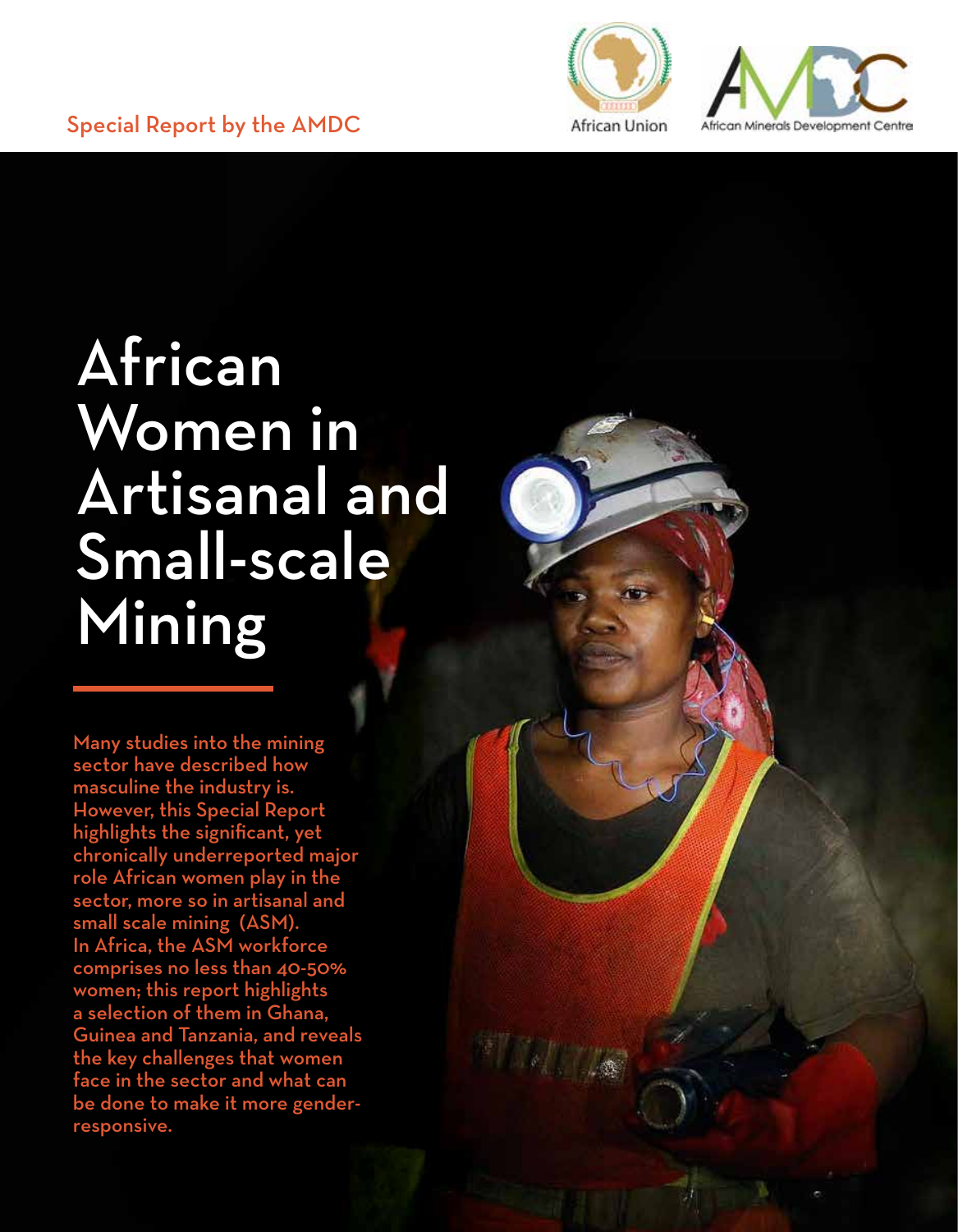## Call to harness huge potential **Mining must be gender-inclusive**

The media coverage of the recent South African miners' strike at Northam Platinum reinforced the belief that mining is a man's business. This is, however, very far from the truth, writes **Thokozile Ruzvidzo** as she explains how gender-related challenges hamper the progression of women in the sector – more so in artisanal and small-scale mining (ASM).

**EXET COMPONENT OF**<br> *Initiatives, Best Practices and Actors, produced by the Ger-<br>
<i>Initiatives, Best Practices and Actors, produced by the Ger-*<br> *Initiatives, Best Practices and Actors, produced by the Ger-*<br> *Initiativ* the mining sector – artisanal and smallscale mining – has a huge female workforce, estimated at between 40-50% in Africa, according to the 2014 report *Encyclopedia of Gender and Mining: Key* 

man Federal Enterprise for International Cooperation (GIZ). The World Bank in its *Gender Dimensions of Artisanal* 

*and Small-Scale Mining: A Rapid Assessment Toolkit,* says that some African countries, such as the Ghana and Malawi, have more than 50% of women making up the artisanal and small-scale mining workforce. Conservative estimates indicate the presence of more than eight million artisanal miners in Africa ( according to the UNECA and the African Union Commission), although it is important to note that there is a huge paucity of data on artisanal mining, since some of it is secretive and clandestinely undertaken, to avoid detection by governments. This is so because in most countries artisanal mining is considered illegal. Nevertheless, these figures are a clear demonstration that women in Africa typically play a much larger role in artisanal mining as compared to largescale mining.

Despite the significant involvement and contribution of women to the artisanal and small-scale mining (ASM) sector, a growing body of evidence reveals that women are differently and more negatively impacted by their engagement in ASM in their communities. This is usually a reflection of existing gender inequalities (division of labour and cultural norms that lower the status and authority of women relative to men), which are compounded by the stratification and social, environmental and economic pressures the industry can create.

It is for this reason that the African Mining Vision (AMV) clearly articulates the need for a mining sector that is safe, healthy, gender and ethnically-inclusive, environmentally friendly and socially responsible. The AMV plan of action calls for the harnessing of the potential of ASM to improve rural livelihoods, to stimulate entrepreneurship in a socially-responsible manner, to promote local and integrated national development as well as regional cooperation.

In response to this, the United Nations Economic Commission for Africa (UNECA)'s African Centre for Gender in collaboration with the African Minerals Development Centre of UNECA and UN Women Eastern and Southern Africa Regional Office undertook a five country research project in the Democratic Republic of Congo, Ghana, Guinea, Tanzania and Zambia of women in ASM.

The findings of the research clearly highlight a number of key gender-related challenges that women face in the sector. These include: critical inaccessibility of capital and financing for the mining operations from mainstream financial facilities; the lack of appropriate machinery and technology (such as the use of the very hazardous mercury for amalgamation of gold); lack of access to information on availability of mining claims; extreme difficulty in acquiring mining licences; lack of geological information on the output capacity of



their mines due to a lack of finances for the employment of surveyors/geologists; lack of technical know-how of the sector due to unavailability of capacity building opportunities; lack of information on the market dynamics including tax incentives; labour-intensive unpaid care work in the home that takes up time that could have otherwise been utilised in productive mining activities; and prevailing patriarchal ideologies that mining is a man's job, thereby obstructing crucial information from trickling down to the women miners.

Some of the key recommendations proposed by the women in artisanal and small-scale mining in the project countries include, but are not limited to: the need for the provision of financing from both the public and private sector to make their operations profitable and commercially viable; provision of appropriate technology and machinery (particularly for gold mining) to avert the hazardous sideeffects of the use of mercury and cyanide; institution of a clear information dissemination framework that reaches the grassroots women when claims/concessions become available; the need for training and capacity-building initiatives targeting the women miners to equip them with technical know-how in the sector to avoid the all-too-common cases of swindling affecting women; the need for market information and the establishment of mechanisms that connect women to ready markets; and targeted sensitisation of the communities to dispel the patriarchal ideologies that pervade the sector.

In bringing these issues home, the following stories of women artisanal miners – from diverse countries – adequately capture their first-hand experiences in the sector, bringing to the fore their various successes and challenges on their journeys in artisanal and small-scale mining, previously viewed as a man's job.

The results of the research will be used to influence government policy, planning and actions to address the challenges women artisanal and small-scale miners face. This will also help to position women miners to better contribute to a sector that is critical for Africa's transformation and development.

*Thokozile Ruzvidzo is Coordinator, African Centre for Gender Social Development Policy Division, United Nations Economic Commission for Africa (UNECA)*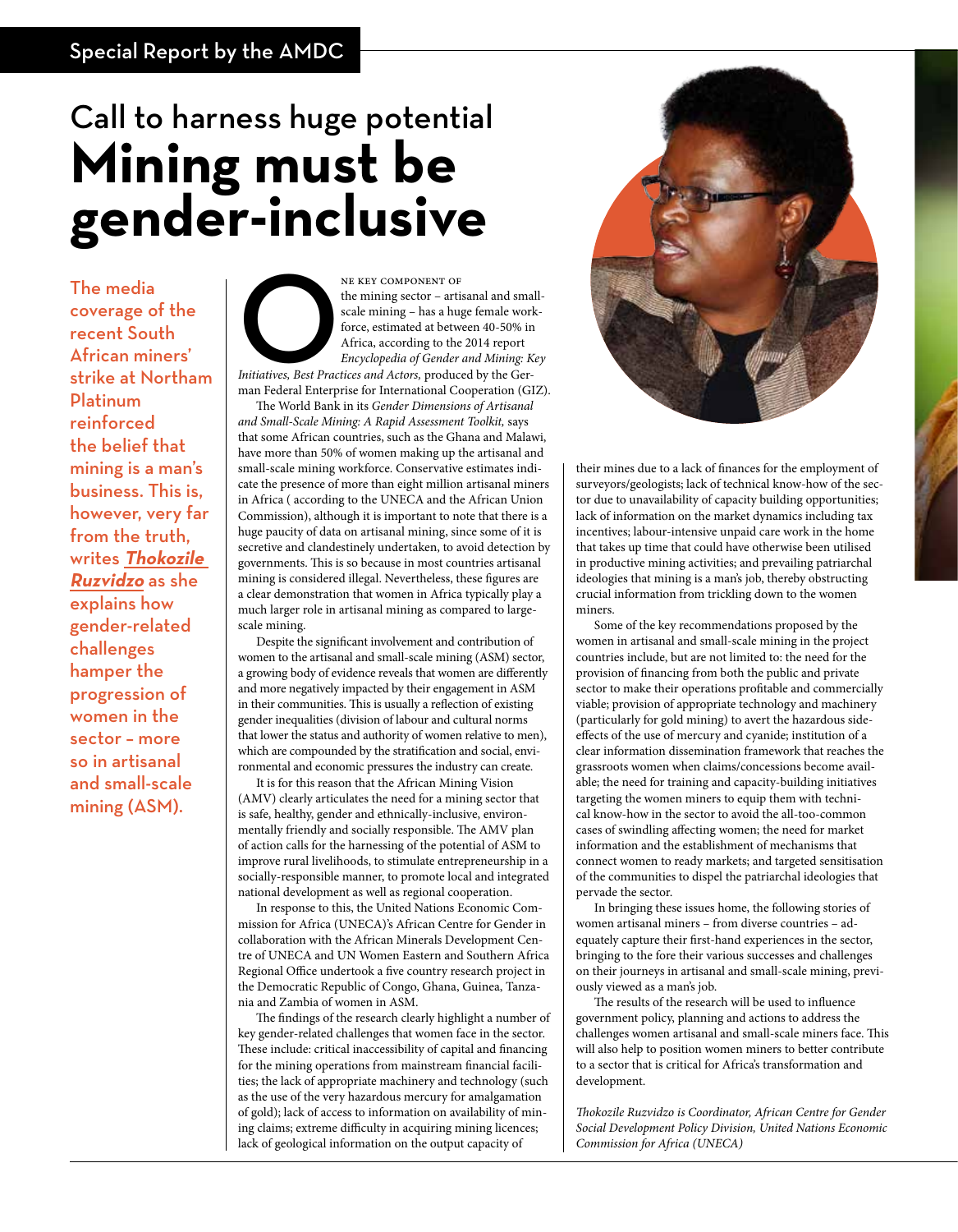



HE AFRICAN UNION ASSEMBLY of Heads<br>of State and Government made a historic<br>commitment at its 23rd Ordinary Session is<br>June 2014, in Malabo, Equatorial Guinea, to<br>dedicate 2015 as the Year of Women's Emperarment and Develop he African Union Assembly of Heads of State and Government made a historic commitment at its 23rd Ordinary Session in June 2014, in Malabo, Equatorial Guinea, to dedicate 2015 as the Year of Women's Empowerment and Development towards Africa's other half of humanity – women – are critical to the achievement of the Agenda's vision for a continent that is integrated, peaceful, prosperous, people-centered and representing a dynamic force in the global arena. One crucial tenet of the Agenda is the need for a strategy to optimise the use of Africa's resources for the benefit of all Africans.

In line with this, Africa's rich human and natural resource base is poised to play a critical role in the industrialisation and structural transformation of the continent. According to the UNECA *2013 Economic Report for Africa* the continent owns about 12% of the world's oil reserves, 42% of its gold, 80-90% of chromium and platinum group metals, and 60% of arable land, in addition to vast timber resources.

However, this dominance of the extractive industries in many African countries coexists with an excessive focus on capital-intensive growth sectors, fragile institutions and unequal redistribution policies that result in the exclusion of large swathes of populations – particularly women and youth – from reaping the benefits of growth and development.

It is important to note that the benefits and risks of mining in general (including artisanal and small-scale mining) are often measured broadly at the community level, but often fail to distinguish the differential impact on men and women. Gender bias exists in the distribution of risks and benefits in mining projects, with significant cost implications for the industry, according to a report by Oxfam Australia. As a result of gender-based inequalities in communities,

## Women & Mining: **Breaking the cycle**

The women in artisanal and small-scale mining who tell their stories in this issue portray a vivid image of the key issues that operators and communities face within the sector. This is a special year for the African woman and their say should be a call to action to upscale and transform this crucial industry, writes **Takyiwaa Manuh** – Director, Social **Development** Policy Division, United Nations Economic Commission for Africa.

men and women often do not have equal ownership or rights over resources.

Women are also often not involved in decisionmaking or consulted during negotiations preceding project implementation; and are overlooked in the payment of compensation and royalties. They are also not prioritised in employment and training opportunities in mining, says the same report. Additionally, women have highly precarious or non-existent rights in a large majority of resource-rich African countries. This gender bias is compounded by limited access to resources such as credit, education and technology; seldom enforced legal protection; and restricted influence in decision-making spheres. Thus women often lose critical livelihood and economic opportunities, access to land, face exclusion from resource management and are affected disproportionately by land degradation arising from mining operations, according to a UN Women report in 2013.

 In light of these issues, several strategies need to be put in place to ensure that initiatives to upscale artisanal and small-scale mining in Africa are transformative in the lives of women and girls in the sector. A starting point is the insertion of women in small and medium-scale mining operations into national, regional and global value chains; with all the attendant requirements such as training and capacity-building.

In addition, the creation and promotion of forward, backward and side-stream linkages within and outside the mining sector would pull more women into the decent jobs bracket, thereby transforming their lives, those of their families, as well as the community as a whole, and will be a major boost for the women in the sector. This requires innovative financing for the sector.

The resultant transformative economic empowerment that would occur would provide women with agency and voice and the multiplier effect of this economic transformation will be visible in the education, health, and nutrition of their families – particularly child nutrition – as well as open up opportunities for women's economic and political engagement. In addition, critical partnerships and collaboration that could be fostered with research institutions and academia working in the sector would provide support to operators through the production of geological reports, the undertaking of gender assessments and socio-economic impacts of the mining.

The introduction of tailored training and capacity building initiatives targeting women on issues such as effective business-practices in the sector, as well as a technical knowhow requirement will also boost the engagement of women in the sector. Moreover, collaboration between large-scale mining corporations (LSM) and the artisanal and smallscale (ASM) sector in the form of production sharing or royalty payments, technical support to the ASM through the provision of appropriate technology such as the Free Gold Technology, will greatly safeguard women's health in the sector while at the same time making them more productive.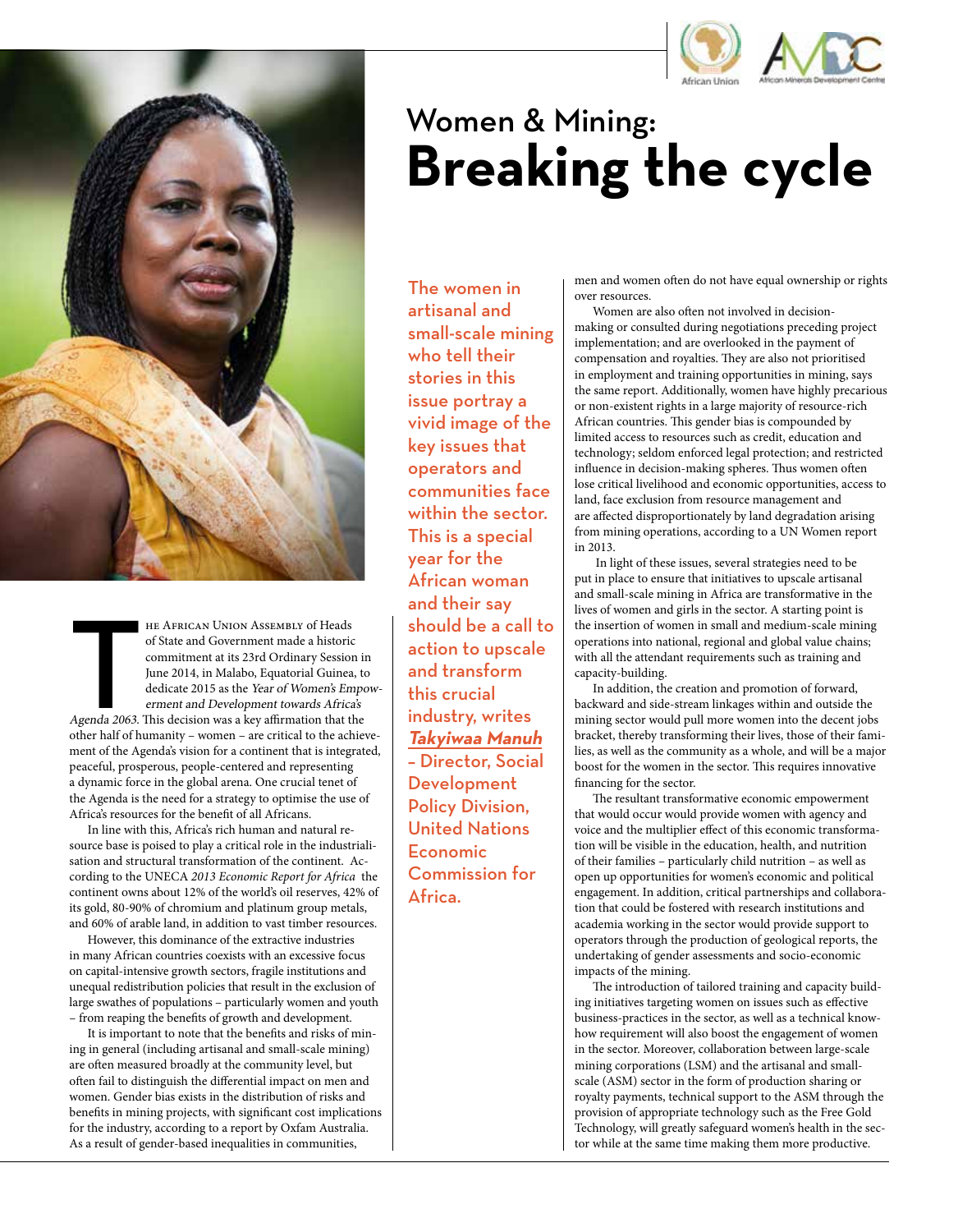# **'Mining' their own business**

## Stories of women in Artisanal and Small-Scale Mining

All images in this Special Report are for illustration only and are not of the women profiled. Images are all from external sources.

#### Ghana

#### **Esi Ahema**

Esi Ahema is a 37-year-old female artisanal miner at the Ankafo Junction quarry site. Married with three children, she has been working there for 10 years since her debut in mining, joining her uncle to work at the site.

 "I was a petty trader but the market was not good so I contacted my uncle who was in the quarry business as a digger and he introduced me to the quarry business," she says. "I used to crash the stones, sell them and invest the money made into my petty trading business. But it was still not going well, so I stopped the trading and now focus on the quarry business."

With no starting capital, Esi began by buying the rocks at GH¢1 – about US\$0.3. She crushed and sold them and then reinvested GH¢1 from the money earned to buy another rock to crush and sell. She continued this strategy until she had enough to buy a bigger quantity of rocks, but there were sometimes setbacks. "I used to buy the rocks from the men

who dig them, but sometimes we didn't get rocks to buy because we (the buyers) were many," she says.

According to Esi, it is not easy to start a quarry business these days. Previously, quarry stone buyers used to wait nearby to buy their products, but currently buyers sometimes don't appear for as long as three weeks. Hence, the money she makes from the stone business these days is not enough to take care of her family. She has never accessed technical support from any individual or organisations both local and international.

She adds: "I don't have many family members. My parents died quite early in my life leaving me nothing so I had to struggle to make a living. Hence nobody complained when I joined the quarry business. I used to look healthier and more beautiful before joining this business; I feel pain in my body as a result of sitting on the ground for long hours and the repetitive movement of my arms."

Her daily routine involves waking up as early as 5am to clean the compound, bathe her children, prepare breakfast for the family and get the children ready for school. She then prepares herself and leaves for quarry work by 8am. She usually departs the quarry at 4pm to prepare supper and to undertake other unpaid care work. She actively takes part in her local community and contributes money towards community

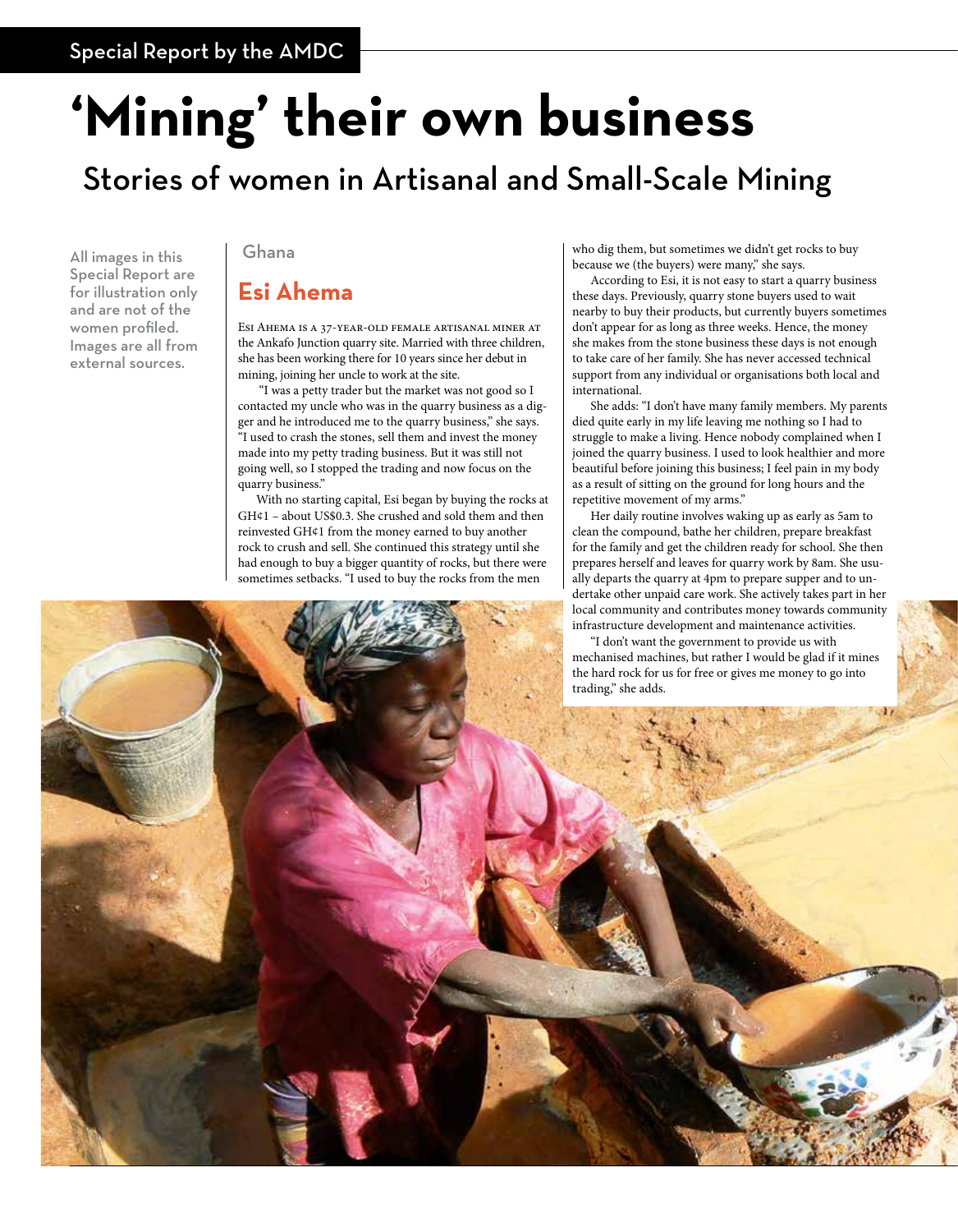

is minable and the mine has a projected life of two years. "I

### **Rebecca Awosua**

Rebecca Awosua is a 21-year-old female galamsey miner at Kwabeng. Galamsey – a catchy adulteration of the phrase 'gather them and sell' is a form of mining in the informal sector and outside the legal and regulatory framework of the country. The operations may be mechanised or artisanal but the miners do not have legal access to the mineral concession. Rebecca is educated to secondary school level, but has not undergone any technical training. She is single, with a six-month-old baby, and says she came to the mining site on her own to work in order to make a living.

"Life became difficult for me after delivering my baby, as the baby's father abandoned us, leaving us with no financial support, so I started doing galamsey work to make ends meet," she says. "My family members think the galamsey work is difficult but they cannot take care of me either so they do not say anything when I am out here working. I make between GH¢5 and GH¢20, a day and I use this money to take care of my baby and myself. I am better now than before."

#### **Amina Tahiru**

Unlike the two female miners above, 41-year-old Amina Tahiru is a small-scale miner who owns a number of alluvial gold concessions in the Eastern and Central Regions of Ghana. She has been in the business for 10 years and has 30 permanent staff (all of whom are men) and over 100 temporary workers or contractors. These people are paid based on the amount of gold they make. About 60% of the temporary workers are women, who basically carry and load ore into the washing plant and also work as scavengers. Amina pays salaries, Social Security and National Insurance Trust (SSNIT), and the medical bills of her permanent staff. **Exploration technology of the village exploration** team, the significant state of the significant state of the village exploration of the phrase 'salter them and sell' is a form of minima in the information of the phrase

She says: "I started as a gold buyer because I saw it as very lucrative. A concession owner cheated me and I seized his land and mined it to get my money back. Following that I applied for and obtained a concession from the minerals commission and started my own small-scale mine."

Concerning her mining licence, she adds: "I applied for a licence, which took a long time, but it finally came. I also did an environmental impact assessment of the site."

The first time she mined, she did not engage the services of a surveyor because "I knew where he was getting the gold". Still to date she does not engage the services of surveyors because she intuitively knows where the gold is located. Her concession at Kwabeng is 50 acres in size and has been evaluated by an exploration team from the village. Accord-

do not know the total resource," Amina adds. "I mine it step by step depending on which farmer gives me the access." She has plans to increase her output: "I intend to add three more excavators to make four. I have two processing plants which are okay. If it becomes too big, management will be a problem."

She has two other excavators at her other sites and has rented out another two. She also has other washing plants, shovels, pumps, shaking tables, trammel, sluice box and pans. She indicated that she has not accessed any technical or financial support during the life-cycle of her mining business. She further posits that she has never received any assistance from the Ghana government initiative and programmes or received assistance from any local or international donor-funded initiative or programmes.

Amina thinks that the government could help to improve or promote opportunities for women working in artisanal and small-scale mining by making it easier for them to acquire concessions. She added that the government could also help to organise women for training support and logistics after a needs assessment to ascertain the kind of technical skills required. As for the banks: "They do not even want to hear our stories. It is only when we earn the money that they want us to open an account"

Regarding collaboration with large-scale mines, she thinks they can give the female miners access to the lands that they do not need, which would be immensely beneficial to the women in artisanal and small-scale mining.

 "It is still difficult, even more difficult to start a mining business now than it used to be," she says. "Access to mineralised land is a problem, regulations are tighter and tax issues are becoming more difficult. Ten years ago, we were not paying tax. I have not seen any development since I first started being involved in the sector. More and more people are coming in without understanding the issues involved in mining. Politicians see it as a money-making area and they are making the place muddy by bringing in people who create pits and leave without reclamation. But they are seen as untouchable and they go free."

With regard to what her family thinks of her as a female miner, she says the image is better now. However, more people also depend on her now and the demands are higher. She is able to sustain a living for herself and her family from the mining activities. About 80% of her income comes from mining. She has real estate investments, too.

 Amina's success in a male-dominated sector does not exempt her from undertaking unpaid care work in her household as well as in the community. She is actively engaged in community development initiatives and is frequently referred to as the queen of development at Nyadua in the Assin Fosu District. She maintains feeder roads in the villages, pays teachers who are not on the government payroll, feeds schoolchildren and repairs boreholes and sanitation facilities such as the Kumasi Ventilated Improved Pits (KVIPs).

Amina's work as a female small-scale miner often faces challenges that do no confront her male counterparts.

She says: "I have challenges with compensation, meeting chiefs and the communities. As a female, everyone looks down on you in the village and wants to cheat you. You are always seen as a threat so I have to keep proving myself capable."

Amina is a member of the Ghana National Association of Small-Scale Miners (GNASSM), which offers help when there is a disaster, or when there are issues with the chiefs or galamsey operators. However, it is not able to help its members financially.

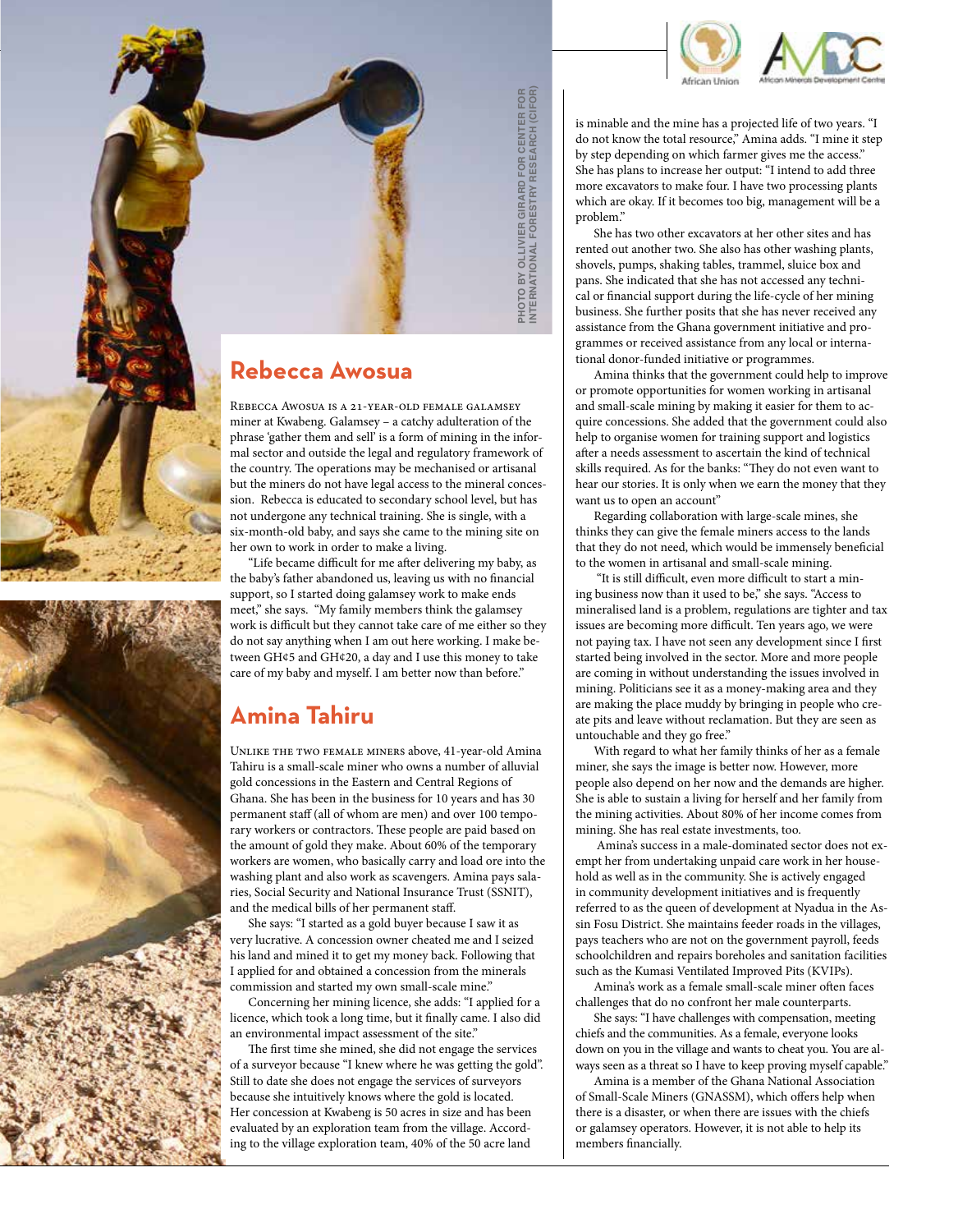#### Special Report by the AMDC

#### Tanzania

#### **Sarah Boniface Lusambagula**

Sarah Boniface Lusambagula is a miner of titanium in the Singida region in Central Tanzania. She is acknowledged as being the only female miner of titanium in Tanzania. Her achievements in the artisanal and small-scale mining sector as a woman have been due to *'kuthubutu',* [literal meaning in Swahili: to dare]. She is now the chairperson of the (licensed) Women Small-scale Miners in the Federation of Miners' Association of Tanzania (FEMATA) and the treasurer for the Njombe Region Miners Association (NJOREMA). Born in 1968, Sarah currently is the managing director of Mwisa Co Ltd. Her interest in mining was developed through working with her aunties who were mining in the Njombe region and who introduced her to mineral dealers buying products from the Democratic Republic of Congo (DRC). She says: "I developed an interest in mining when I went to the DRC to buy minerals and realised that miners in the DRC diversified their goods and did not only deal with one product, e.g gold, but also with other minerals including silicon and titanium. Females were more into trading. I noticed that the environment where silicon and titanium was mined was similar to the one in Singida, but the miners in Singida discarded the titanium, not knowing its value. I immediately grabbed this opportunity and began mining titanium. This was in 2011." It was not until 2013 that she got her mining licence.

In April 2014, Sarah's was among 11 companies given a grant through the Sustainable Management of Mineral Resources (SMMRP) project managed by the Tanzania Investment Bank (TIB). "The grant was managed by TIB officials who processed the geological survey in seven out of my 15 plots in Singida at an area called Majengo Minyuge. This area is located 54 km from Singida town," she says.

Sarah practices surface mining, with quite shallow pits – which makes it conducive for her to physically supervise the operations. Her operations involve maintaining mine workers, buying water for processing and transportation of the product to Dar es Salaam for marketing.

Her initial attempts to market the product were met with many challenges, including the lack of preparedness by Mining Officers to deal with titanium, until the mining laboratories in Dodoma identified the material as titanium ore. Sorting titanium was also complicated. Sarah once secured 110 tonnes of titanium ore bearing material but could not process it easily. She had to resort to the use of sieves for sorting, as diamond miners do.

Because the marketing of minerals is challenging, many small-scale miners (SSM) depend on dealers. Early on, Sarah was swindled by a mineral dealer through an unsuspecting female agent based in Dar es Salaam. Some dealers also take minerals on credit and pay back in installments – making it an unprofitable business to the miner. This has made Sarah doubly skeptical of going through dealers and she has vowed to operate more professionally, with herself engaging with the production and the buyers.

Sarah plans to visit China this year to learn about mining and processing titanium, and to purchase processing machinery using a grant she has received. "I want to visit China myself to avoid being taken for a ride or given machinery not of my specifications," she says. "Titanium is sold at US\$6-7 per kg. With the right processing machinery I can reach a production rate of 70-100 tonnes a day, while manually I can only make 100 tonnes a month. Manual processing



is physically tasking, and the final product is not well refined, and hence the profits are also not good.

To upscale her profit margin, Sara realised that as a woman she needed education, information and fair, transparent market arrangements. She is now experienced in the identification and grading of rocks, and has joined hands with another female miner, who is knowledgeable in mine management issues.

Sarah claims that patriarchy is still very present in ASM, and this should be challenged. Most men prefer working with fellow men to their own wives. For example they have a saying that for women in gold mining *"sauti ya dhahabu hawana kwa kukosa mitaji"* (literal meaning in Swahili: they do not have the power of gold because of lack of capital). This refers to the reality that many women in ASM end up operating at a loss or with minimal income because of paying back debts or loans taken as operating capital. Other people seek partners with capital to jointly operate mines. "Some women do not want to be involved or are prevented from getting involved in mine operations," adds Sarah. "Should the husband therefore die, the mining operation becomes a loss-making venture. Other women also depend on men to process the formal registration of their claims, ending up being swindled. In addition, if you make yourself visible and follow-up closely on mine operations you become blackmailed or hated. But you need to be vigilant over your property otherwise you lose."

Sarah says she is confident in her success because "thanks to the current leadership within the Ministry of Energy and Minerals (MEM), and their efforts to organise the ASM sector, miners are becoming more informed of opportunities to operate viable ventures, how to access geological information and sometimes capital or credit."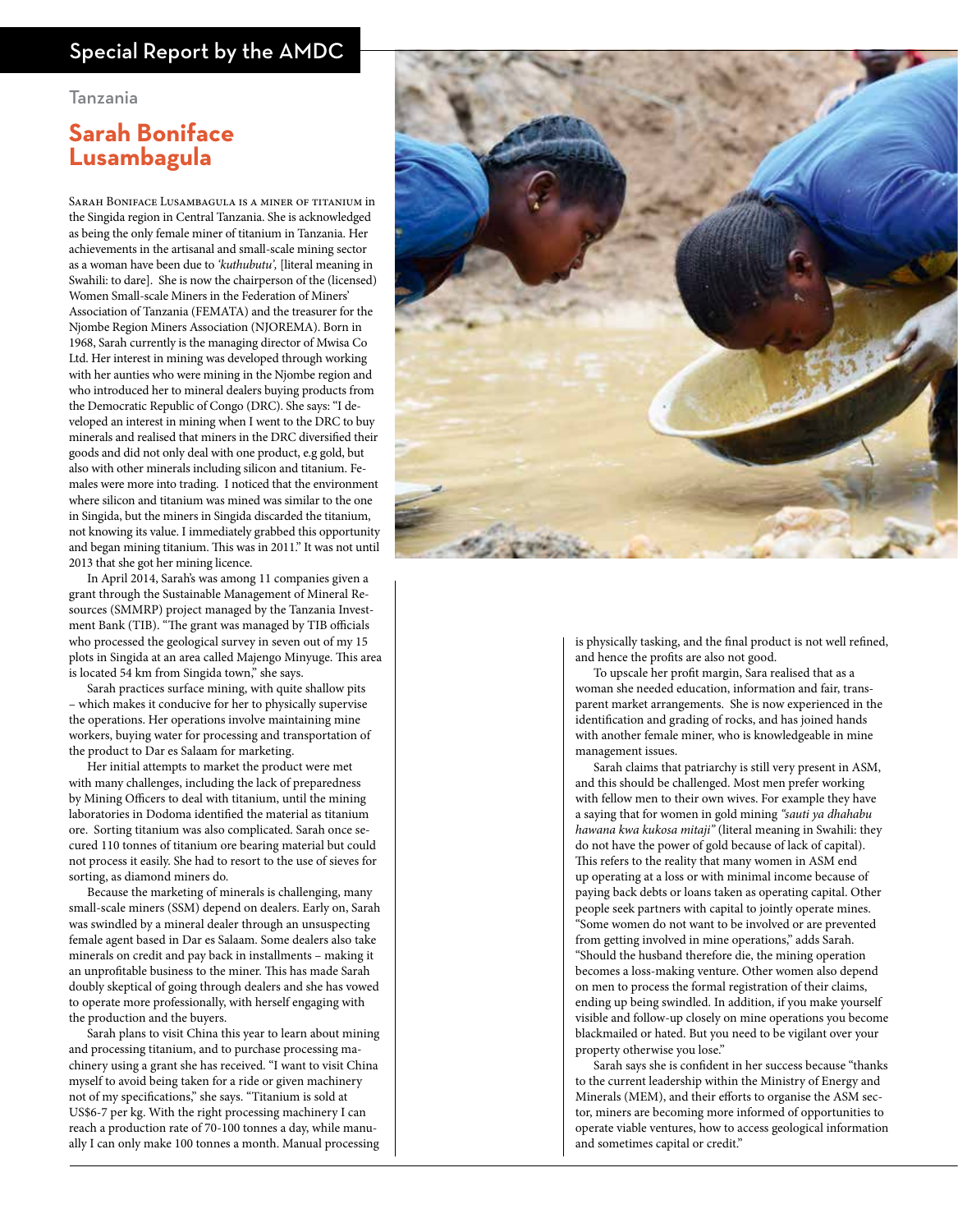



### **Leah Kalua**

Leah Kalua is a widow who owns a Primary Mining Licence (PML) and a company named Safari Mining Mbugani that operates in the Chunya gold mining zone. Her husband passed away in 2002. She recalls that although she was not incorporated in the running of the claim when her husband was alive, she watched and learnt on her own what it took to run such an operation. At that time, the mine was all they depended on to eke out a living.

Leah explains: "On his death, in 2003, I had to pull my socks up and went to oversee the operations. I would walk almost 4km daily to and from the mines at Mbugani to our home in Chunya town. My journey in mining be gan with processing the tailings that had been left over at the time of my husband's death. I hired a few youth for the work and from it got some income. In 2007, one person advised me to re-work some of the closed pits within the claim, which improved my profit margins. For example, I once got 70 sacks of gold-bearing ore for which I had to hire a truck to the mills for crushing."

Since then, Leah has been managing the operations by herself, maintaining the workforce and ensuring that shares from the proceeds are distributed accordingly. Another achievement was the successful renewal of the mining licence in her name.

Harmful traditional practices relating to inheritance also came into play, when she was forced to fight off her husband's relatives who had lodged claims for repossess ing the mines with the claim that it was family property. Fearing dispossession, she sought the assistance of the Chunya District Resident Mining Office which assisted her in submitting an application to the headquarters of the Ministry of Energy and Mining. She finally got the licence put in her name in 2005.

Running the mining operations as a woman, she ad mits, is challenging: "Firstly, you cannot directly monitor the production in the pits because you cannot go down the deep shafts in long base mining. I have thus been swindled, and once I was informed of a big swindle by the mine workers which I confirmed after seeing them with new motorcycles. I was told they struck a good amount of gold in my pit. When I confronted them they abused me verbally."

She adds that "the lack of appropriate machinery and technologies makes you subservient to people owning major equipment. I had been depending on those with



ball mills (karasha) for processing, which is costly and unfair." In 2007, through proceeds from retailing cooked food *'Mama Ntilie'* she was able to purchase a compressor that has reduced the costs of hiring one for her pits.

"I am now a woman miner in a class of my own comparable to the male miners, some of whom look at me with disapproval, because I have been able to match up to them, but I will push on," she states. Leah indicates that, "owning technologies, having easier access to capital and information will be of highest benefit to women in ASM. Government support to the women in the sector would be through educating financial institutions on the operations of the ASM sector, whose income is not steady, and varies from time to time depending on mining success. This will open doors for financing the women in the sector."

### **Happiness Mabula**

Happiness Mabula is a long-time small-scale gold miner who currently operates a mine in Matundasi, Chu nya District under the licence of two male colleagues. Why she is in this arrangement? She says that "a woman is often not given priority when applications for claims are ten dered". She operates in both sesa surface mining and pans for gold in the nearby river, and maintains a workforce of two men, whom she pays TShs 300,000 (approx. US\$182) a month on top of maintenance costs.

She had previously lodged an application for a licence to mine an area where, after collecting random rock samples, she was informed of promising gold deposits. However, she was later informed that the area had already been allocated to someone else. Thereafter she devised a strategy of using her two male colleagues under an agree ment in which she would come to legally own an area in Sangemba that they had annexed to their claims.

She says: "Some people in positions of power create too many obstacles for women to own mining claims, making them wait in hope or simply not giving them priority or information on time when such opportuni ties arise." This position was validated when an official of the Mbeya Regional Miners' Association (MBEREMA) mentioned that none of the 25 plots recently identified for small-scale mining (SSM) in the area had been allocated to a female miner.

Happiness is quite optimistic that she will achieve even more success now that she has acquired some skills in mining, in amalgamation and processing gold through burning the amalgam. "Women physically handling mercury is very common although we have been exposed to the use of retorts" to mitigate the hazardous health consequences of using mercury for amalgamation.

Happiness has recently successfully finished process ing paperwork for ownership of her own mining licence. Although she says she cannot make accurate estimates of her mine production output because she has just begun keeping written records, she indicates that her mining operation is successful as she owns a saloon car, two ball mils (karasha) worth TShs 32m (approx. US\$19,394) and a motor-cycle, and furthermore, has raised her three chil dren single-handedly. She also represents small-scale min ers in the Federation of Miners' Associations of Tanzania (FEMATA), as the chairperson of the ethics and disputes committee for women, and the National Social Security Fund (NSSF). Her major wish is, "for the government to give more priority to women in ASM, especially in access ing capital with acceptable terms, and technologies."